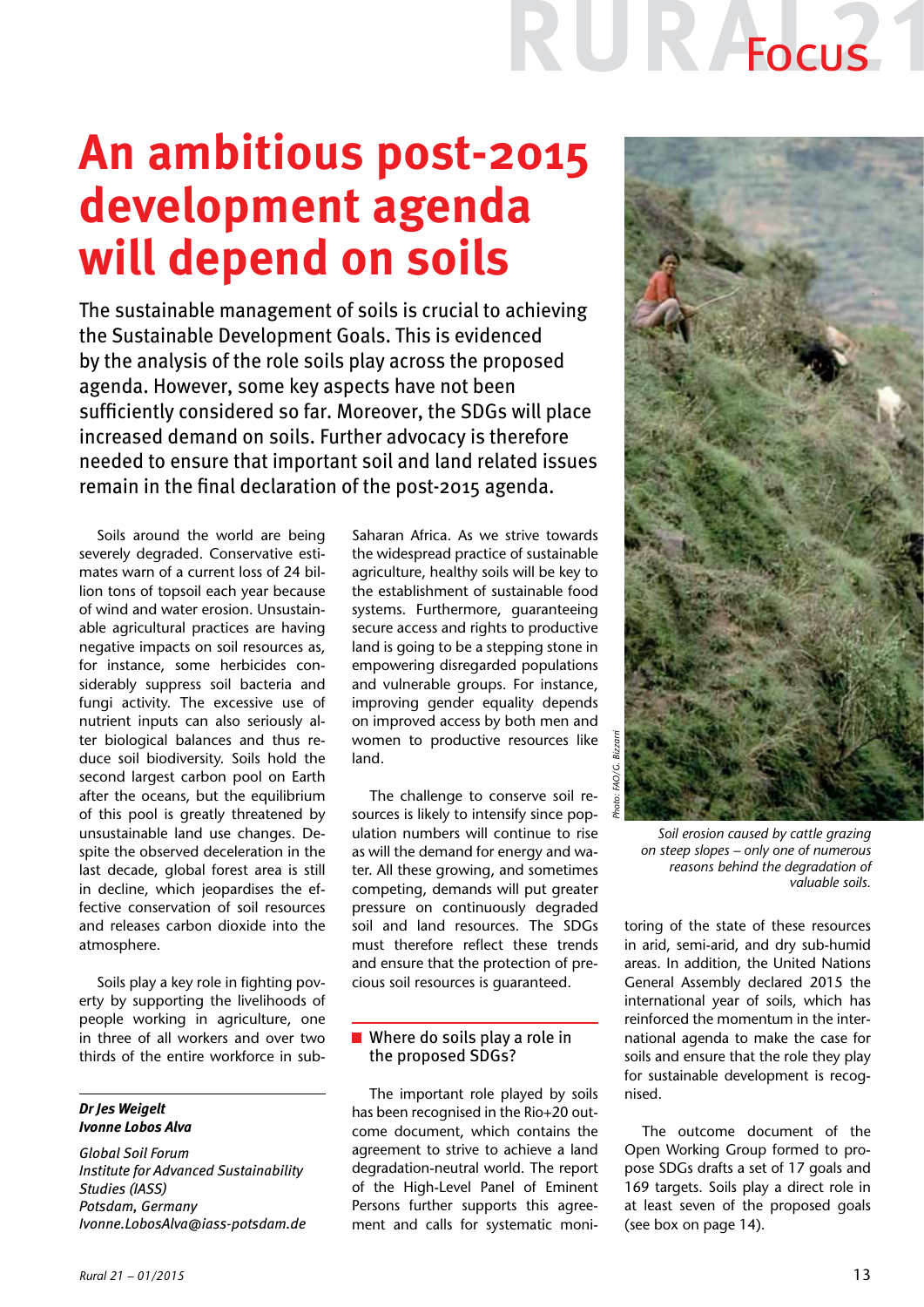## Focus

#### **Proposed goals and targets that relate to soil and land**

| GOAL 1:<br>1.4        | End poverty in all its forms everywhere<br>By 2030 ensure that all men and women, particularly the poor and<br>the vulnerable, have equal rights to economic resources, as well as<br>access to basic services, ownership, and control over land and other<br>forms of property, inheritance, natural resources, appropriate new<br>technology, and financial services including microfinance.                     |
|-----------------------|--------------------------------------------------------------------------------------------------------------------------------------------------------------------------------------------------------------------------------------------------------------------------------------------------------------------------------------------------------------------------------------------------------------------|
| <b>GOAL 2:</b><br>2.1 | End hunger, achieve food security and improved nutrition, and promote<br>sustainable agriculture<br>By 2030 end hunger and ensure access by all people, in particular<br>the poor and people in vulnerable situations including infants, to<br>safe, nutritious and sufficient food all year round.                                                                                                                |
| 2.3                   | By 2030 double the agricultural productivity and the incomes of<br>small-scale food producers, particularly women, indigenous peoples,<br>family farmers, pastoralists and fishers, including through secure and<br>equal access to land, other productive resources and inputs, knowl-<br>edge, financial services, markets, and opportunities for value addition<br>and non-farm employment.                     |
| 2.4                   | By 2030 ensure sustainable food production systems and implement<br>resilient agricultural practices that increase productivity and pro-<br>duction, that help maintain ecosystems, that strengthen capacity for<br>adaptation to climate change, extreme weather, drought, flooding and<br>other disasters, and that progressively improve land and soil quality.                                                 |
| <b>GOAL 5:</b><br>5.a | Achieve gender equality and empower all women and girls<br>Undertake reforms to give women equal rights to economic resourc-<br>es, as well as access to ownership and control over land and other<br>forms of property, financial services, inheritance, and natural resources<br>in accordance with national laws.                                                                                               |
| <b>GOAL 6:</b><br>6.6 | Ensure availability and sustainable management of water and<br>sanitation for all<br>By 2020 protect and restore water-related ecosystems, including<br>mountains, forests, wetlands, rivers, aquifers and lakes.                                                                                                                                                                                                  |
| <b>GOAL 7:</b><br>7.2 | Ensure access to affordable, reliable, sustainable, and modern energy<br>for all<br>Increase substantially the share of renewable energy in the global<br>energy mix by 2030.                                                                                                                                                                                                                                      |
| GOAL 11:<br>11.a      | Make cities and human settlements inclusive, safe, resilient and<br>sustainable<br>Support positive economic, social and environmental links between<br>urban, peri-urban and rural areas by strengthening national and<br>regional development planning.                                                                                                                                                          |
| 5.3                   | GOAL 15: Protect, restore and promote sustainable use of terrestrial ecosystems,<br>sustainably manage forests, combat desertification, and halt and re-<br>verse land degradation and halt biodiversity loss<br>By 2020 combat desertification, and restore degraded land and soil,<br>including land affected by desertification, drought and floods, and<br>strive to achieve a land degradation-neutral world. |
| 5.14                  | By 2030 ensure the conservation of mountain ecosystems, includ-<br>ing their biodiversity, to enhance their capacity to provide benefits<br>which are essential for sustainable development.                                                                                                                                                                                                                       |

### I Is the post-2015 agenda grounded enough?

As can be observed in the overview above, soils and land are strongly linked to the achievement of the SDGs but proposed Goal 15 on the protection of terrestrial ecosystems

puts the spotlight on the protection of land and soil resources, biodiversity and forests. The better integration of the environmental pillar of sustainable development has been a particular objective of the SDG process but the mainstreaming of this issue across the goals has only been partially successful. The negotiations for soils within the context of the Open Working Group have not been amongst the most contentious topics, but there is opposition to a strong soils agenda based partially on the lack of agreement regarding the definition of the concept **Land Degradation-Neutral World** and the lack of consensus on indicators. A general support for targets on land degradation can be observed, but there have been calls for making them more precise and measurable. At this stage, the inclusion of the land degradation-neutral world language can already be seen as a positive step forward for the land and soil agenda, and it is crucial that it remains in the final declaration.

At the same time, the proposed goals are framed in a way that could lead to a silo approach for their implementation. On the one hand, the SDGs deal with individual topics and include targets to address the umbrella topic of the goal, but some of the issues addressed are interrelated, also with other goals and could lead to synergies and trade-offs. On the other hand, an agenda of 17 goals and the many accompanying targets and indicators will represent a challenging task for countries to implement in terms of financial resources and reporting. This means countries will likely have to choose the goals and targets that will receive priority, which could lead to a very ambitious goal, such as one to halt and reverse land degradation being left behind in order to achieve goals for poverty reduction or economic growth.

Furthermore, an analysis of the aspects covered in the SDGs that relate to these resources shows that major issues are addressed but some key aspects have been left out. For instance, it is widely accepted in the scientific and political community that soil and land degradation poses a challenge to sustainable development, and the need to address this global issue is covered under proposed Goals 2 (food security) and 15 (protection of terrestrial ecosystems). Soil restoration is also implied under Goal 6 for sustainable water management in target